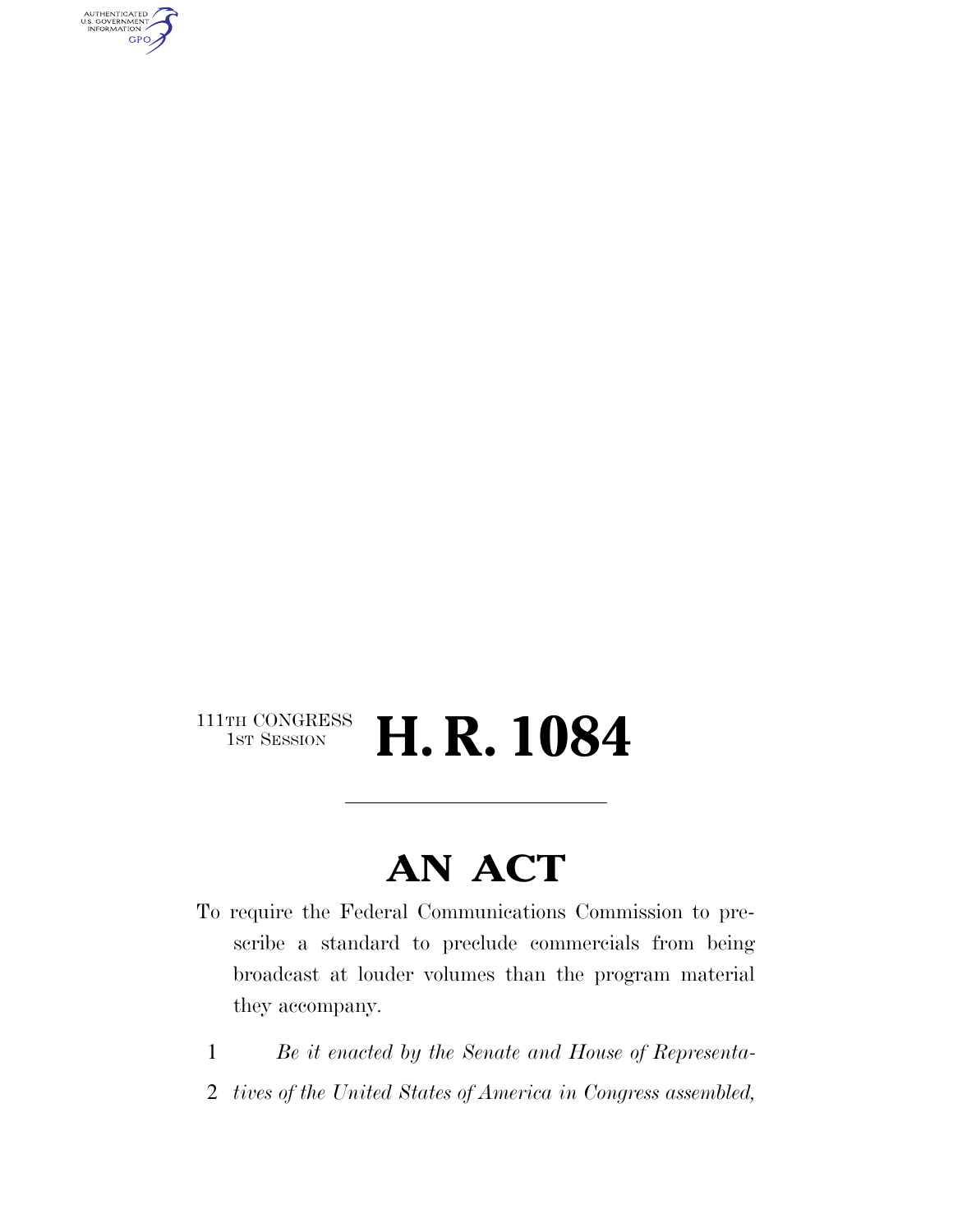#### **SECTION 1. SHORT TITLE.**

 This Act may be cited as the ''Commercial Advertise-ment Loudness Mitigation Act'' or the ''CALM Act''.

#### **SEC. 2. RULEMAKING ON LOUD COMMERCIALS REQUIRED.**

 (a) REGULATION REQUIRED.—Within 1 year after the date of enactment of this Act, the Federal Commu- nications Commission shall prescribe pursuant to the Communications Act of 1934 (47 U.S.C. 151 et seq.) a regulation that is limited to incorporating by reference and making mandatory (subject to any waivers the Commis-11 sion may grant pursuant to subsection  $(b)(2)$  the "Rec- ommended Practice: Techniques for Establishing and Maintaining Audio Loudness for Digital Television'' (A/ 85), and any successor thereto, approved by the Advanced Television Systems Committee, only insofar as such rec- ommended practice concerns the transmission of commer- cial advertisements by a television broadcast station, cable operator, or other multichannel video programming dis-tributor.

- 20 (b) IMPLEMENTATION.—
- (1) EFFECTIVE DATE.—The Federal Commu- nications Commission shall prescribe that the regula- tion adopted pursuant to subsection (a) shall become effective 1 year after the date of its adoption.

•**HR 1084 EH** (2) WAIVER.—For any television broadcast sta-26 tion, cable operator, or other multichannel video pro-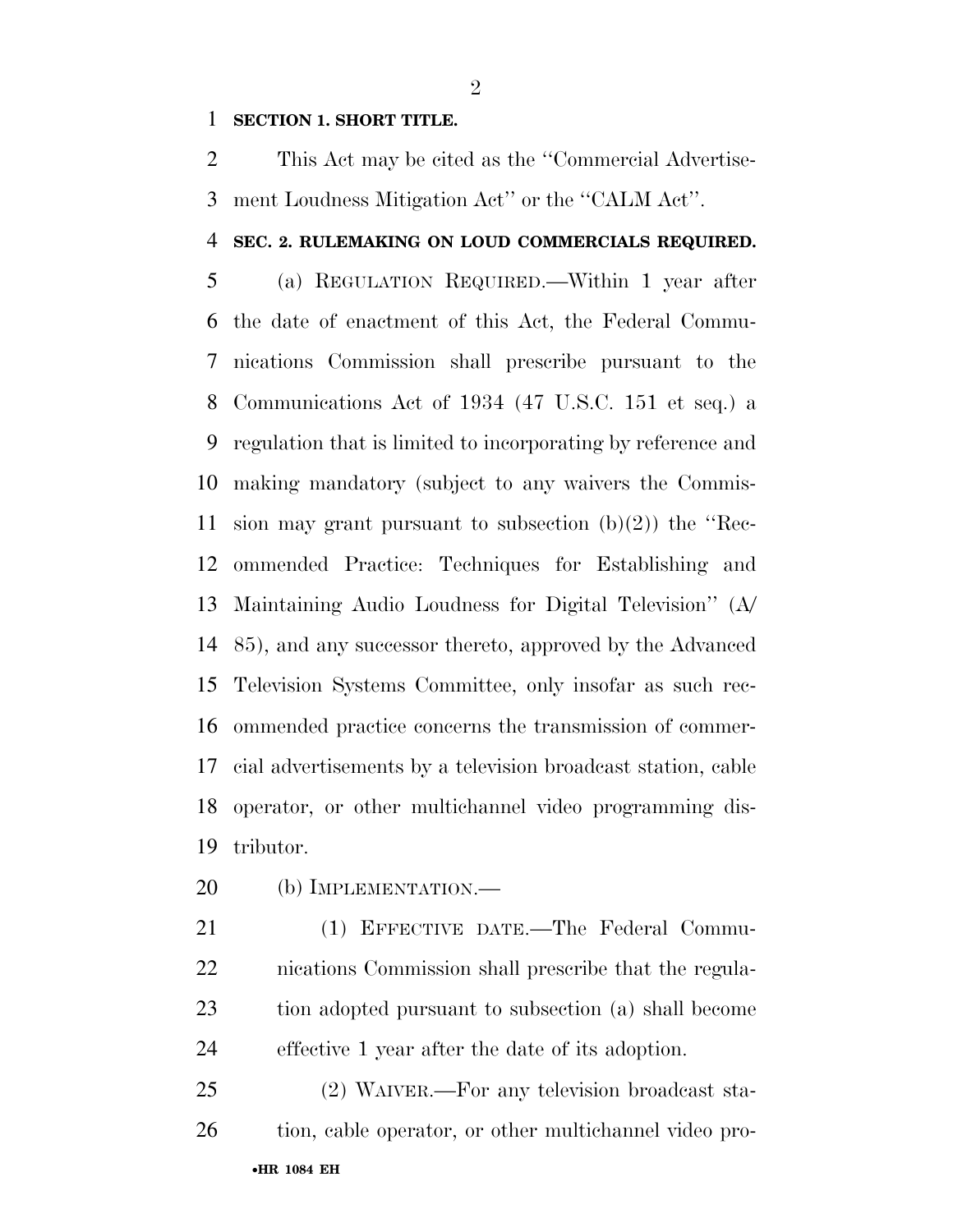| $\mathbf{1}$   | gramming distributor that demonstrates that obtain- |
|----------------|-----------------------------------------------------|
| $\overline{2}$ | ing the equipment to comply with the regulation     |
| 3              | adopted pursuant to subsection (a) would result in  |
| $\overline{4}$ | financial hardship, the Federal Communications      |
| 5              | Commission may grant a waiver of the effective date |
| 6              | set forth in paragraph (1) for 1 year and may renew |
| 7              | such waiver for 1 additional year.                  |
| 8              | (c) DEFINITIONS.—For purposes of this section—      |
| 9              | (1) the term "television broadcast station" has     |
| 10             | the meaning given such term in section 325 of the   |
| 11             | Communications Act of 1934 (47 U.S.C. 325); and     |
| 12             | $(2)$ the terms "cable operator" and "multi-        |
| 13             | channel video programming distributor" have the     |
| 14             | meanings given such terms in section 602 of Com-    |
| 15             | munications Act of 1934 (47 U.S.C. 522).            |
|                | Passed the House of Representatives December 15,    |

Attest:

2009.

*Clerk.*